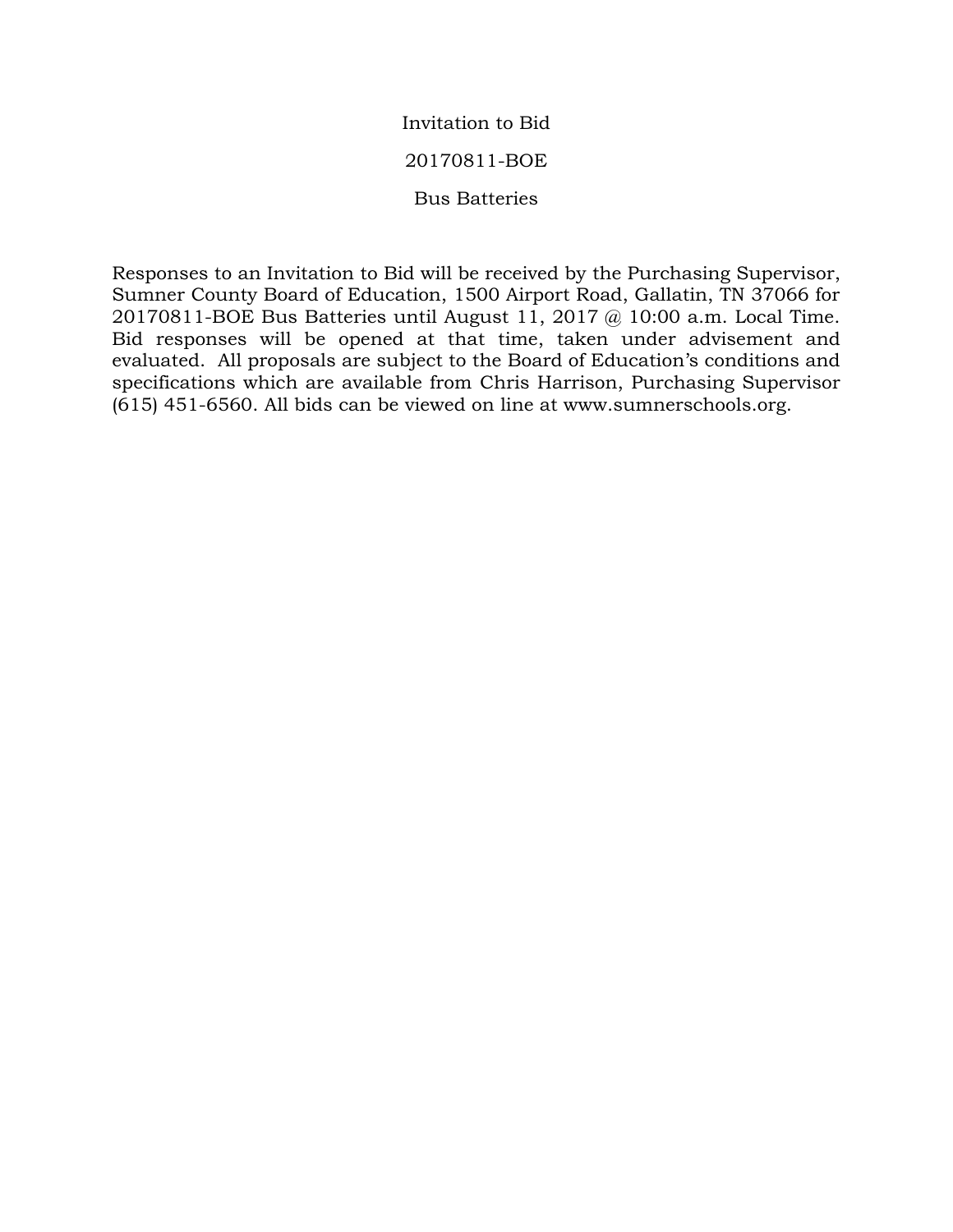## **SUMNER COUNTY BOARD OF EDUCATION REQUEST FOR QUOTATION**

### **Bid No.: 20170811-BOE Bus Batteries Date Released: July 31, 2017**

Bid subject to the Standard Terms and Conditions provided. Bid must be received by:

Date/Time: August 11, 2017 @ 10:00 a.m. Local Time Address: Sumner County Board of Education Attn: Purchasing Supervisor 1500 Airport Road Gallatin, TN 37066

### **THIS IS NOT AN ORDER**

| ITEM NO.       | <b>UNIT</b> | <b>DESCRIPTION</b>                                                                                          | UNIT PRICE |
|----------------|-------------|-------------------------------------------------------------------------------------------------------------|------------|
| 1              | Each        | 8D Series Battery                                                                                           |            |
| $\overline{2}$ | Each        | 1131 Series Battery                                                                                         |            |
|                |             | NOTE: The Unit Price shall be valid for one year beginning<br>September 1, 2017 and ending August 31, 2018. |            |

\*All pricing shall be considered fixed for the duration of the contract term.

\*\* BIDDER IS TO COMPLETE INFORMATION AND SIGN BID BELOW

By checking this box, Proposer agrees that SCS reserves the right to extend the terms, conditions, and prices of this contract to other Institutions (such as State, Local and/or Public Agencies) who express an interest in participating in any contract that results from this RFQ. Each of the piggyback Institutions will issue their own purchasing documents for the goods/services. Proposer agrees that SCS shall bear not responsibility or liability for any agreements between Proposer and the other Institution(s) who desire to exercise this option.

Vendor Legal Name: \_\_\_\_\_\_\_\_\_\_\_\_\_\_\_\_\_\_\_\_\_\_\_\_\_\_\_\_\_\_\_\_\_\_\_\_\_\_\_\_\_\_\_\_\_\_\_\_\_\_\_\_\_\_\_\_\_\_\_\_\_\_\_\_\_\_\_\_

Address: \_\_\_\_\_\_

(*street*) (*city, state, zip*)

| Authorized Signature: |  |
|-----------------------|--|
|                       |  |

Printed Name: \_\_\_\_\_\_\_\_\_\_\_\_\_\_\_\_\_\_\_\_\_\_\_\_\_\_\_\_\_\_\_\_\_\_\_\_\_\_\_\_\_\_\_\_\_\_\_\_\_\_\_\_\_\_\_\_\_\_\_\_\_\_\_\_\_\_\_\_\_\_\_\_

Date: \_\_\_\_\_\_\_\_\_\_\_\_\_\_\_\_\_\_\_\_\_\_\_\_\_\_\_\_\_\_\_\_\_\_\_\_\_\_\_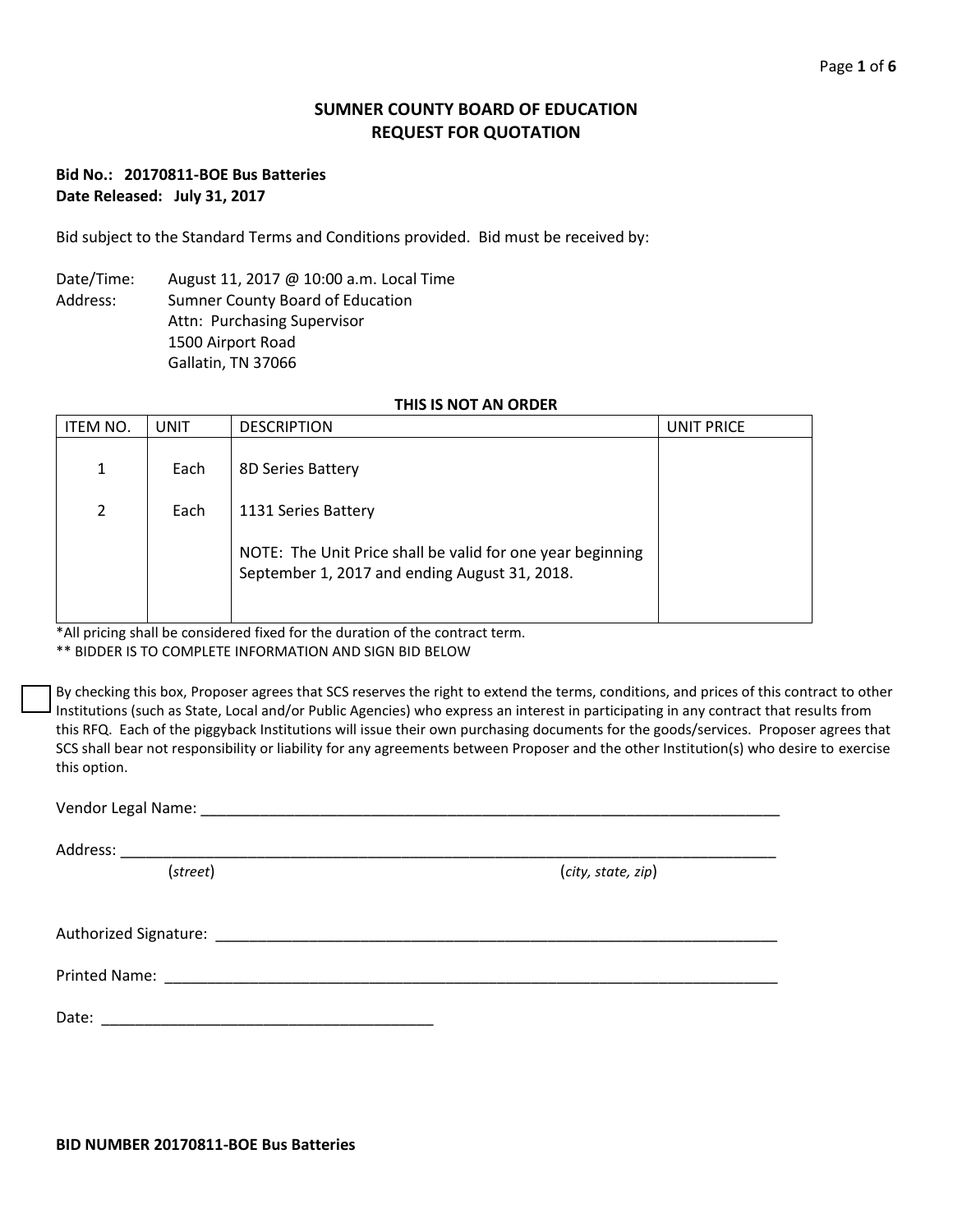# **NOTICE TO PROPOSERS**

There may be one or more amendments to this RFQ. In order to receive communication for any such amendments issued specifically to this RFQ, the proposer must provide the information requested below to the Sumner County Board of Education (SCS) Purchasing Department. The information may be sent by email to: Chris Harrison, Purchasing Supervisor, chris.harrison@sumnerschools.org. SCS will send amendments only to those proposers which complete and return this information in a timely manner.

| RFQ Number:             | 20170811-BOE Bus Batteries |
|-------------------------|----------------------------|
| Company Name:           |                            |
| <b>Mailing Address:</b> |                            |
|                         |                            |
|                         |                            |
|                         |                            |
| Phone Number:           |                            |
| <b>Contact Person:</b>  |                            |
| <b>Email Address:</b>   |                            |

Emailed amendments will be sent in a Microsoft Word (Office for Windows) or Portable Document Format (pdf) format. Any alterations to the document made by the proposer may be grounds for rejection of proposal, cancellation of any subsequent award or any other legal remedies available to SCS.

Amendments will also be posted on the SCS website **https://sumnerschools.org/index.php/current-bids-and-rfps** and attached to the solicitation listing as a PDF or WORD file. Check the particular solicitation on the Current Bids and RFPs webpage for any posted amendments.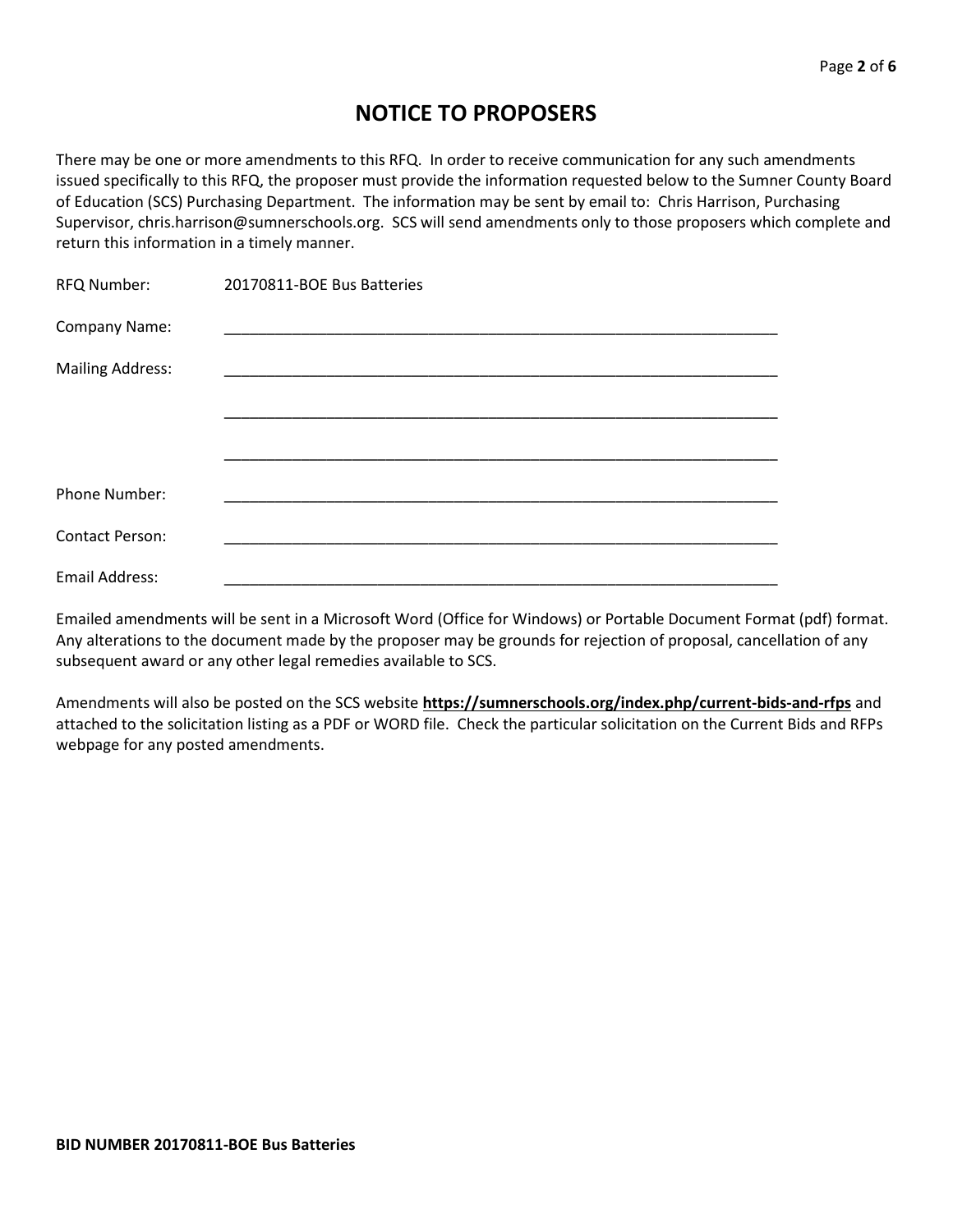### **SUMNER COUNTY BOARD OF EDUCATION REQUEST FOR QUOTATION 20170811-BOE Bus Batteries**

The Sumner County Board of Education, herein known as "SCS", is soliciting RFQ 20170811-BOE for an annual bid for the purchase of bus batteries. The contract will be valid from September 1, 2017 thru August 31, 2018. The purpose of this bid is to secure fixed pricing for two types of bus batteries to be valid for a period of twelve (12) months.

- The contractor shall be required to supply, upon authorized request, bus batteries to the SCS Transportation Department located at 1500 Airport Road, Gallatin, TN 37066.
- The contractor shall provide new, not used, batteries.
- The unit price must include cost of delivery to the SCS Transportation Department.
- SCS shall make Cores available upon delivery.
- SCS make no guarantee for an annual purchase quantity.

### BATTERY SPECIFICATIONS:

- Series 8D
	- o Minimum of 1400 CCA
- 1131 Series
	- o Stud Type
	- o Minimum of 900 CCA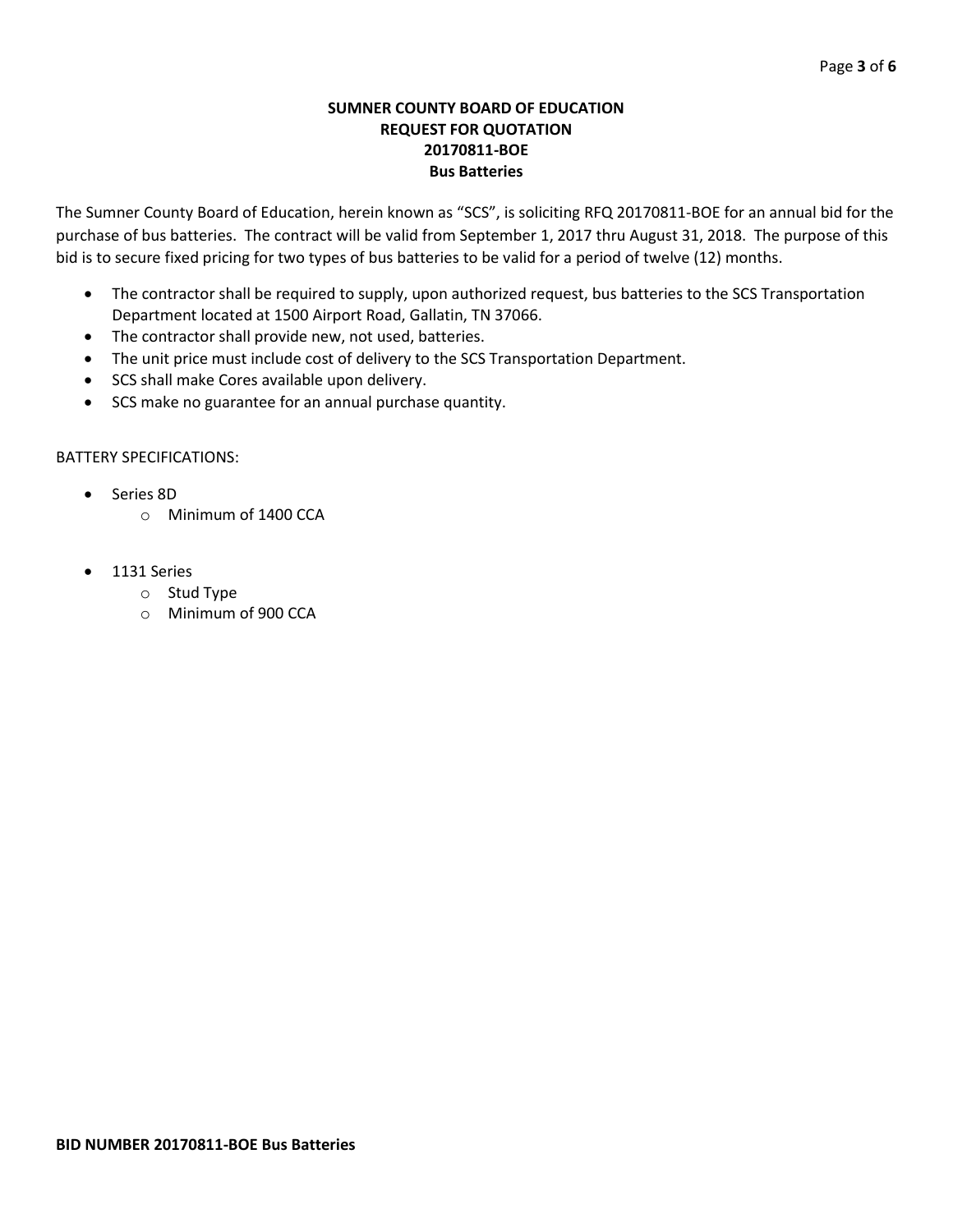### **STANDARD PURCHASING TERMS & CONDITIONS SUMNER COUNTY BOARD OF EDUCATION (SCS)**

#### **1. PREPARATION AND SUBMISSION OF BID.**

- **a.** Failure to examine any drawings**,** specifications, or instructions will be at the bidder's risk. Any deviation from the stated terms, conditions and specifications must be coordinated with and approved in writing by the SCS Purchasing Supervisor.
- **b.** BID SUBMITTAL / SIGNATURE: Bid shall give the full name and business address of the bidder. If the bidder is a corporation, the name shall be stated as it is in the corporate charter. Bids must be signed in ink by the bidder's authorized agent. Unsigned bids will be rejected. Bids are to be sealed and the outside of the envelope is to reference the bid number. The person signing the bid must show his title, and if requested by the institution, must furnish satisfactory proof of his or her authority to bind his or her company in contract. Bidder understands that by submitting a bid with an authorized signature, it shall constitute an offer to the institution. Bids must be typewritten or in ink; otherwise they may not be considered. Purchase orders will be issued to the firm name appearing on the W9. Facsimile responses will not be considered.
- **c.** All bids that exceed \$25,000 must have the Company Name, License Number, Expiration Date thereof and License Classification of Contractor listed on the outside of the sealed envelope, as required by State of Tennessee Code Annotated 62-6-119.
- **d.** Bids are to be received in the location designated on the bid no later than the specified date and time. Late bids will NOT be opened or considered.
- **e.** No erasures permitted. Errors may be crossed out and corrections printed in ink or typewritten adjacent to error and must be initialed in ink by person signing bid.
- **f.** Specifications: Reference to available specifications shall be sufficient to make the terms of the specifications binding on the bidder. The use of the name of a manufacturer, or any special brand or make in describing an item does not restrict the bidder to that manufacturer or specific article, unless specifically stated. Comparable products of other manufacturers will be considered if proof of compatibility is contained in the bid. Bidders are required to notify SCSs RFQ Coordinator whenever specifications/procedures are not perceived to be fair and open. The articles on which the bids are submitted must be equal or superior to that specified. Informative and Descriptive Literature: The bidder must show brand or trade names of the articles bid, when applicable. It shall be the responsibility of the vendor, including vendors whose product is referenced, to furnish with the bid such specifications, catalog pages, brochures or other data as will provide an adequate basis for determining the quality and functional capabilities of the product offered. Failure to provide this data may be considered valid justification for rejection of bid.
- **g.** Samples: Samples of items when called for, must be furnished free of expense, and if not destroyed will, upon vendor's request within ten (10) days of bid opening, be returned at the bidder's expense. Each sample must be labeled with the bidder's name, manufacturer's brand name and number, bid number and item reference.
- **h.** Time of Performance: The number of calendar days in which delivery is to be made after receipt of order shall be stated in the bid and may be a factor in making an award, price notwithstanding. If no delivery time is stated in the bid, bidder agrees that delivery is to be made within two weeks (10 business days) of order.
- **i.** Transportation and delivery charges should be included in the price and be fully prepaid by the vendor to the destination specified in the bid. Bid prices shall include delivery of all items F.O.B. destination.
- **j.** New materials and supplies must be delivered unless otherwise specifically stated in the bid.
- **k.** Alternate/multiple bids will not be considered unless specifically called for in the bid.
- **l.** Only bids submitted on bid forms furnished by the Institution will be considered.
- **m.** By signing this bid where indicated, the bidder agrees to strictly abide by all local, state and federal statutes and regulations. The bidder further certifies that this bid is made without collusion or fraud.
- **n.** Failure to Bid/Error in Bid. In case of error in the extension of prices in the bid, the unit price will govern. Late bids will NOT be opened or considered. Bidders are cautioned to verify their bids before submission, as amendments received after the bid deadline will not be considered. No bid shall be altered, amended or withdrawn after opening. After bid opening, a bidder may withdraw a bid only when there is obvious clerical error such as a misplaced decimal point, or when enforcement of the bid would impose unconscionable hardship due to an error in the bid resulting in a quotation substantially below the other bids received. Bid withdrawals will be considered only upon written request of the bidder.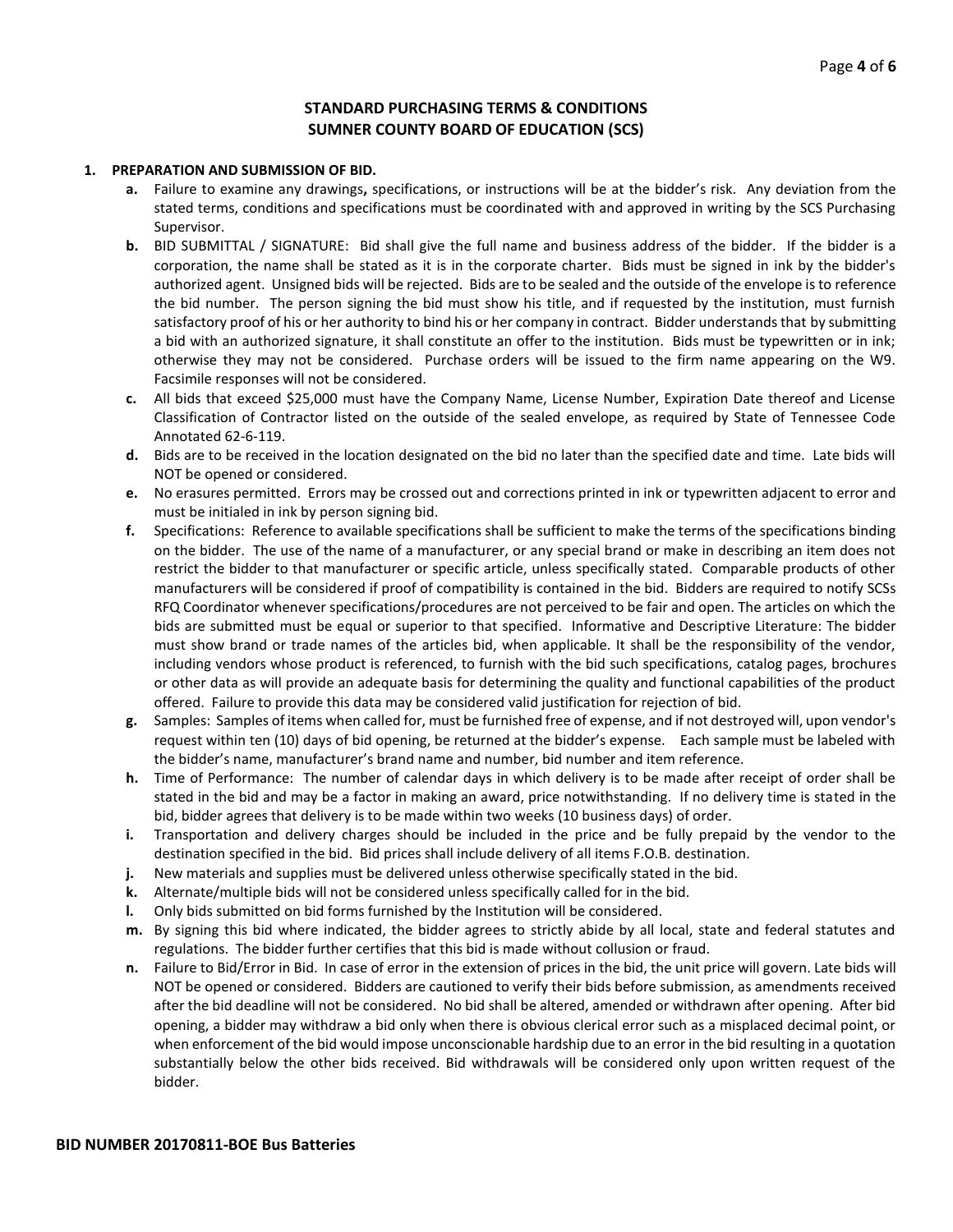- **2. OPEN RECORDS.** In order to comply with the provisions of the Tennessee Open Records Act, all bids will be publicly opened and are subject to public inspection after the award upon written request. Bidders may be present at bid opening. Summary information will be posted the SCS website, www.sumnerschools.org under the Invitation to Bid link.
- **3. ACCEPTANCE AND AWARD.** SCS reserves the right to reject any and all bids and to waive any informality in bids and, unless otherwise specified by the bidder to accept any item in the bid. Action to reject all bids shall be taken for unreasonably high prices, errors in the bid documents, cessation of need, unavailability of funds, or any other reason approved by SCS.
	- **a.** Contracts and purchases will be made with the lowest, responsive, responsible, qualified bidder. The quality of the articles to be supplied, their conformity with the specifications, their suitability to the requirements of the Institution, cash discount offered and the delivery terms will be taken into consideration.
	- **b.** SCS reserves the right to order up to 10% more or less than the quantity listed in the bid.
	- **c.** Prices quoted in the response (if any) are to be considered firm and binding until the terms and conditions of the RFQ are in the possession of SCS.
	- **d.** If a bidder fails to state a time within which a bid must be accepted, it is understood and agreed that the Institution shall have ninety (90) days to accept.
	- **e.** No purchase or contract is authorized or valid until the issuance of a SCS purchase order in accordance with SCS policy. No SCS employee is authorized to purchase equipment, supplies or services prior to the issuance of such a purchase order.
	- **f.** If the appropriate space is marked on the bid, other Institutions (such as State, Local and/or Public Agencies) may purchase off the contract during the same period as SCS.
	- **g.** The awarded bidder will be required to post a performance and payment bond in the amount of 25% of the contract price if it exceeds \$100,000 as stated by State of Tennessee Code Annotated 12-4-201.
	- **h.** If the project cost is in excess of \$25,000 a performance bond must be secured by the requesting part in an amount equal to the market improvement value.
- **4. PAYMENT**. Partial payments will not be approved unless justification for such payment can be shown. Terms will be net 30 days. Payment will not be made until all the conditions of the RFP/RFQ are inspected and approved as meeting all specifications by persons appointed by SCS.
- **5. DEFAULT OF SELECTED VENDOR.** In case of vendor default, SCS may procure the articles or services from other sources and hold the defaulting vendor responsible for any resulting cost. If the awarded vendor violates any terms of their response, the contract, SCS policy or any law, they may be disqualified from bidding for a period of two years for minor violations or longer for major violations. Bids from disqualified bidders will not be accepted during the period of disqualification.
- **6. INSPECTION OF PURCHASES.** Articles received which are not equivalent will not be accepted and will be picked up by the vendor or returned to vendor, shipping charges collect. SCS shall have a reasonable period in which to inspect and accept or reject materials without liability. If necessity requires SCS to use nonconforming materials, an appropriate reduction in payment may be made.
- **7. TAXES.** SCS is tax exempt; do not include taxes in quotation. Vendors making improvements or additions to, or performing repair work on real property for SCS are liable for any applicable sales or use tax on tangible personal property used in connection with the contract or furnished to vendors by the state for use under the contract.
- **8. NONDISCRIMINATION.** SCS is an equal opportunity employer. SCS and bidder agree to comply with Titles VI and VII of the Civil Rights Act of 1964, Title IX of the Education Amendments of 1972, Section 504 of the Rehabilitation Act of 1973, Executive Order 11,246, the Americans with Disabilities Act of 1990 and the related regulations to each. Each party assures that it will not discriminate against any individual including, but not limited to employees or applicants for employment and/or students, because of race, religion, creed, color, sex, age, disability, veteran status or national origin. In the event that any claims should arise with regards to violations of any such local, state or federal law, statues, rule or regulations, the vendor will indemnify and hold SCS harmless for any damages, including court costs or attorney fees, which might be incurred.